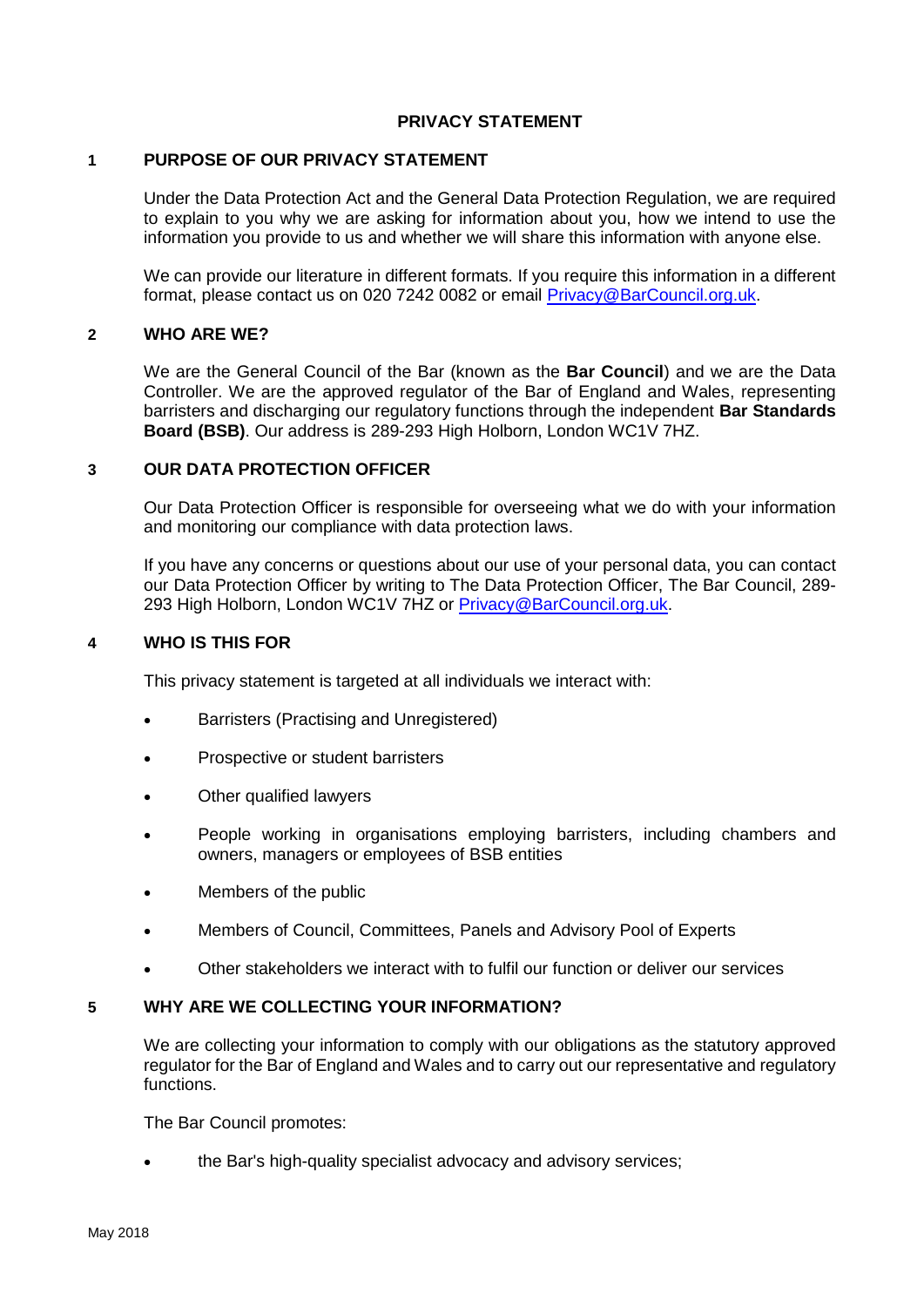- fair access to justice for all;
- the highest standards of ethics, equality and diversity across the profession; and
- the development of business opportunities for barristers at home and abroad.

The Bar Standards Board objectives as laid out in the Legal Services Act are:

- protecting and promoting the public interest;
- supporting the constitutional principle of the rule of law;
- improving access to justice;
- protecting and promoting the interests of consumers;
- promoting competition in the provision of services;
- encouraging an independent, strong, diverse and effective legal profession;
- increasing public understanding of citizens' legal rights and duties; and
- promoting and maintaining adherence to the professional principles.

# **6 WHAT INFORMATION ARE WE COLLECTING?**

All the information we collect about you will be stored and used by us in accordance with this privacy statement and in accordance with your rights as described in Section 13 of this statement under the Data Protection Act and the General Data Protection Regulation.

# *Personal data*

The information which we process about you is collected:

- when you complete an online form, or update your details on the Bar Council, the Bar Standards Board or the My Bar websites;
- when you complete an online form or update your details on websites provided in conjunction with the Bar Council such as the Direct Access Portal and the Pupillage Gateway;
- when you submit an application or form to us online or manually;
- when you complete a survey for us;
- when you contact the Bar Council or the Bar Standards Board by email, post, telephone or fax;
- when you contact by telephone, we may record telephone conversations to offer you additional security, resolve complaints and improve our service standards.
- from persons duly authorised by you, such as your employer, or a clerk or administrator at your chambers, to provide information on your behalf; when we receive information and reports about conduct, or are investigating such information or reports, provided to us by yourself or third parties;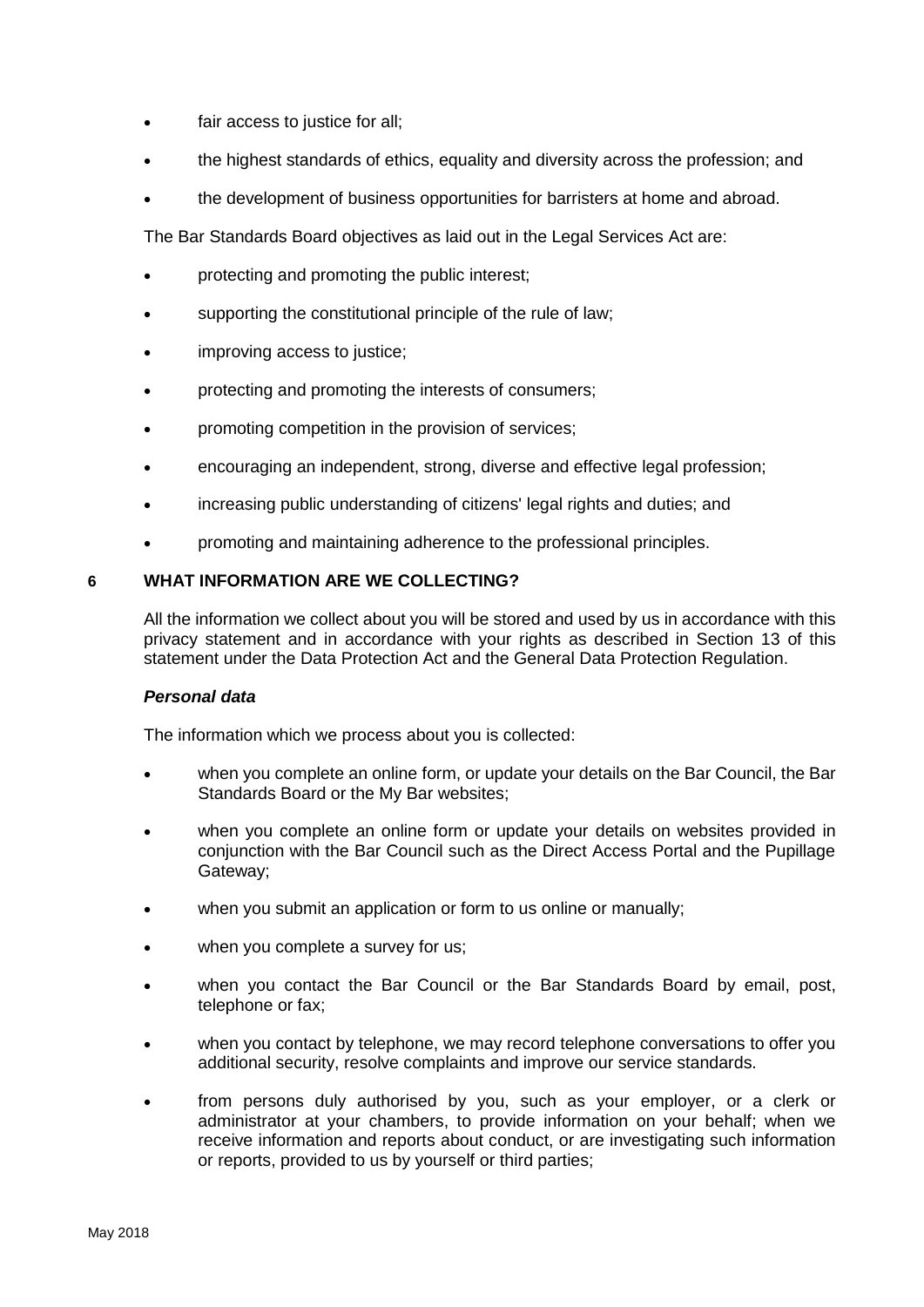- when you provide services to us or undertake activities which form part of your obligations under the terms of your appointment or our contractual terms;
- when we administer our appointment, recruitment and appraisal processes for Council, Committee, Panel and Advisory Pool of Experts members;
- through cookies on our website (for further information see our Cookies Notice [link])
- IP addresses collected through our websites, these are only stored for 90 days for security reasons and subsequently destroyed.

The information which we collect about you from other sources:

- From the Council of the Inns of Court and the Inns of Court (Students and Call to the Bar datasets)
- from Pearson Vue (Bar Course Aptitude Tests datasets)
- from universities (Bar Professional Training Course and Bar Transfer Test datasets)
- Legal Ombudsman (Complaints information)
- Bar Mutual Indemnity Fund (Insurance information)
- Judicial Appointments Commission
- Queen's Counsel Appointments (QC appointment information)
- when obtaining the references from referees you have supplied, for the purpose of confirming your suitability for appointment to committees, panels or expert groups

The information which we collect about you through the above processes will typically be your name and contact information such as postal address, email address and telephone numbers, your contact history, subscriptions, any application information or report from you and in relation to cookies, your internet log information and visitor behaviour information.

If you are a barrister or prospective barrister, we will collect information about your education history and results, Call to the Bar information, practising details, roles and employment positions, qualifications, professional details, rights, entitlements, registrations, subscriptions, applications, authorisations, demographics, complaints and conduct history.

#### *Special categories of personal data*

Some of the information which we collect to fulfil our public sector equality duties as well as deliver regulatory objectives will be special categories of personal data (also called sensitive personal data) to which greater protection is provided by the data protection laws. The information which falls within this category includes:

- information about disability
- information about age
- information about sexual orientation and/or gender identity
- information about a person's racial or ethnic origin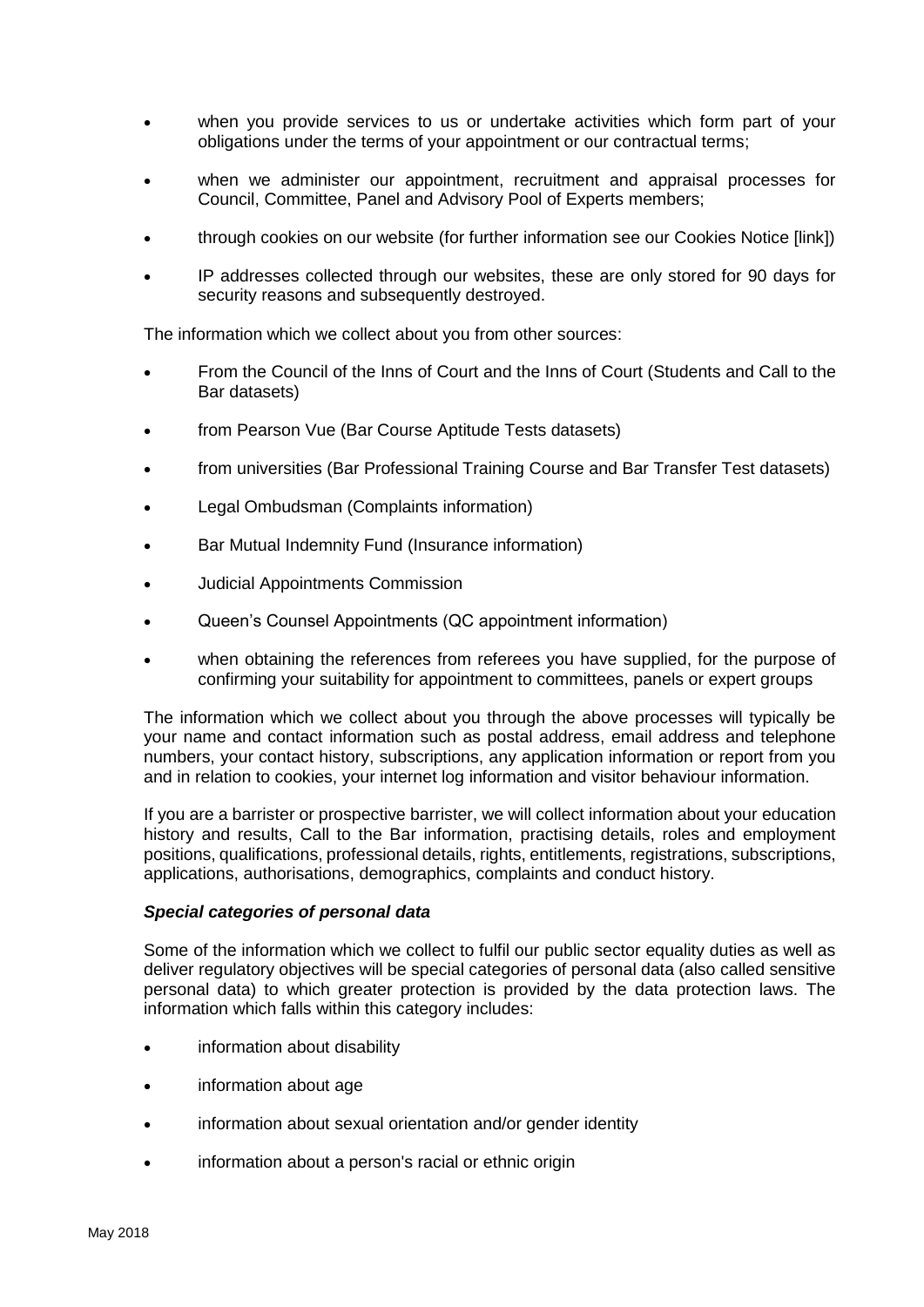information about religious or philosophical beliefs

information about membership of a trade union*Information about criminal convictions and offences*

Information about criminal convictions and offences does not fall under the definition of special categories of personal data but it is still afforded greater levels of protection.

## **7 WHAT IS THE LAWFUL BASIS FOR USING YOUR INFORMATION?**

#### *Personal data*

In accordance with the data protection laws, we need a "lawful basis" for collecting and using information about you. There are a variety of different lawful bases for processing personal data which are set out in the data protection laws.

The lawful bases on which we rely in order to use the information which we collect about you for the purposes set out in this notice will be:

- using your information is necessary for the performance of a task carried out in the public interest (to fulfil our statutory regulatory and representative obligations) which we refer to as the "public task" basis; or
- you have provided consent to our use of your information; or
- using your information is necessary to fulfil a contract you have with us, or because you have asked us to take specific steps; or
- using your information is necessary for the pursuing of legitimate interests of the General Council of the Bar and/or the Bar.

#### *Special categories of personal data*

The lawful basis on which we rely in order to use your sensitive personal data/special categories of personal data which we collect about you will be:

- that it is necessary for the performance of a task carried out in the public interest (to fulfil our statutory regulatory and representative obligations); and
- for reasons of substantial public interest, in order to monitor and review the existence or absence of equality of opportunity or treatment.

#### *Information about criminal convictions and offences*

The lawful basis on which we rely in order to use information that may relate to any criminal convictions and offences will be:

- that it is necessary for the exercise of our regulatory functions; and
- for reasons of substantial public interest, specifically, that it is necessary for the purposes of identifying or keeping under review the existence or absence of equality of opportunity or treatment.

# **8 WHAT ARE WE GOING TO DO WITH YOUR INFORMATION?**

# *Personal data*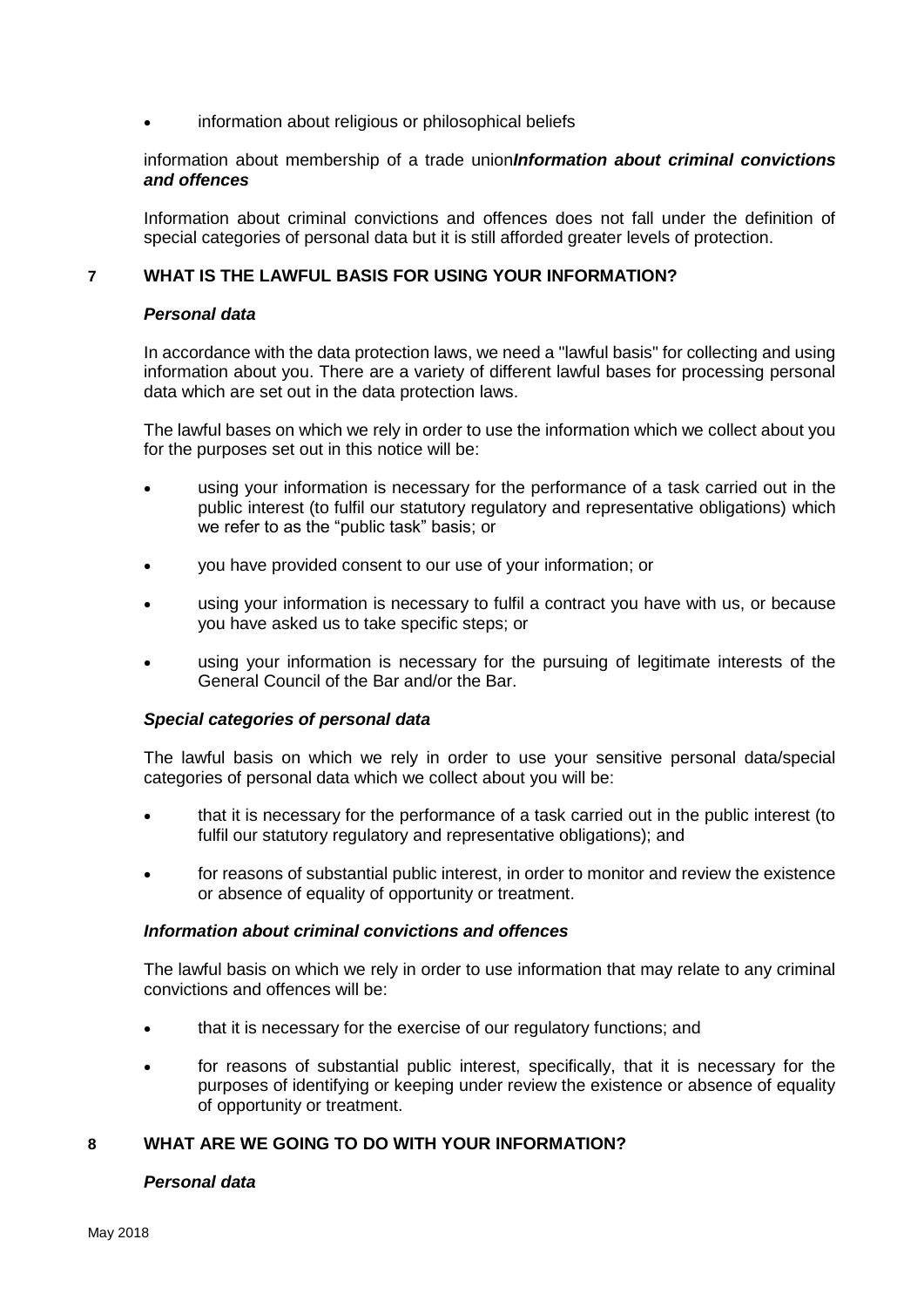The information which you provide to us will be used to deliver the following regulatory and representative functions using the lawful basis of "public task" under our approved regulator status in the Legal Services Act 2007:

## **Regulatory functions delivered by the Bar Standards Board**

- governance, regulatory strategy and policy development, including research;
- authorisation to practise and changes in practising details;
- applications for rights and entitlements or for waiving certain regulatory requirements;
- to enable persons with delegated responsibility for your chambers/employer to complete authorisation to practise forms and procedures on your behalf;
- registration and completion of pupillage;
- authorisation and regulation of entities (authorised bodies and licensed bodies) including, where appropriate, their owners, managers and employees;
- regulation (including regulatory assurance and supervision) of barristers (and in certain circumstances those employed by barristers) and those qualifying as barristers, authorised bodies, licensed bodies and education and training provision for prospective and current barristers;
- dealing with enquiries, complaints and reports about conduct matters, carrying out investigations and taking enforcement action;
- maintaining the Barristers' Register; and
- sending Bar Standards Board Regulatory Updates & Information.

#### **Representative function delivered by the Bar Council**

- governance and strategy management and development
- influencing of policy with Government in relation to the administration of justice;
- provision of policy and practical support, guidance and initiatives to barristers on practice management issues and in relation to practises undertaken by barristers;
- provision of policy and practical support, guidance and initiatives to authorised and licensed bodies;
- provision of policy and practical support, guidance and initiatives to support prospective barristers in education and training and upon entry to the Bar;
- the promotion of relations between the approved regulator and relevant national or international bodies, governments or the legal professions of other jurisdictions
- promotion of equality, diversity and social mobility across the profession.
- for practising barristers, we will use your information, under the lawful basis of legitimate interests, to send representation, policy, support and justice campaign information for the Bar.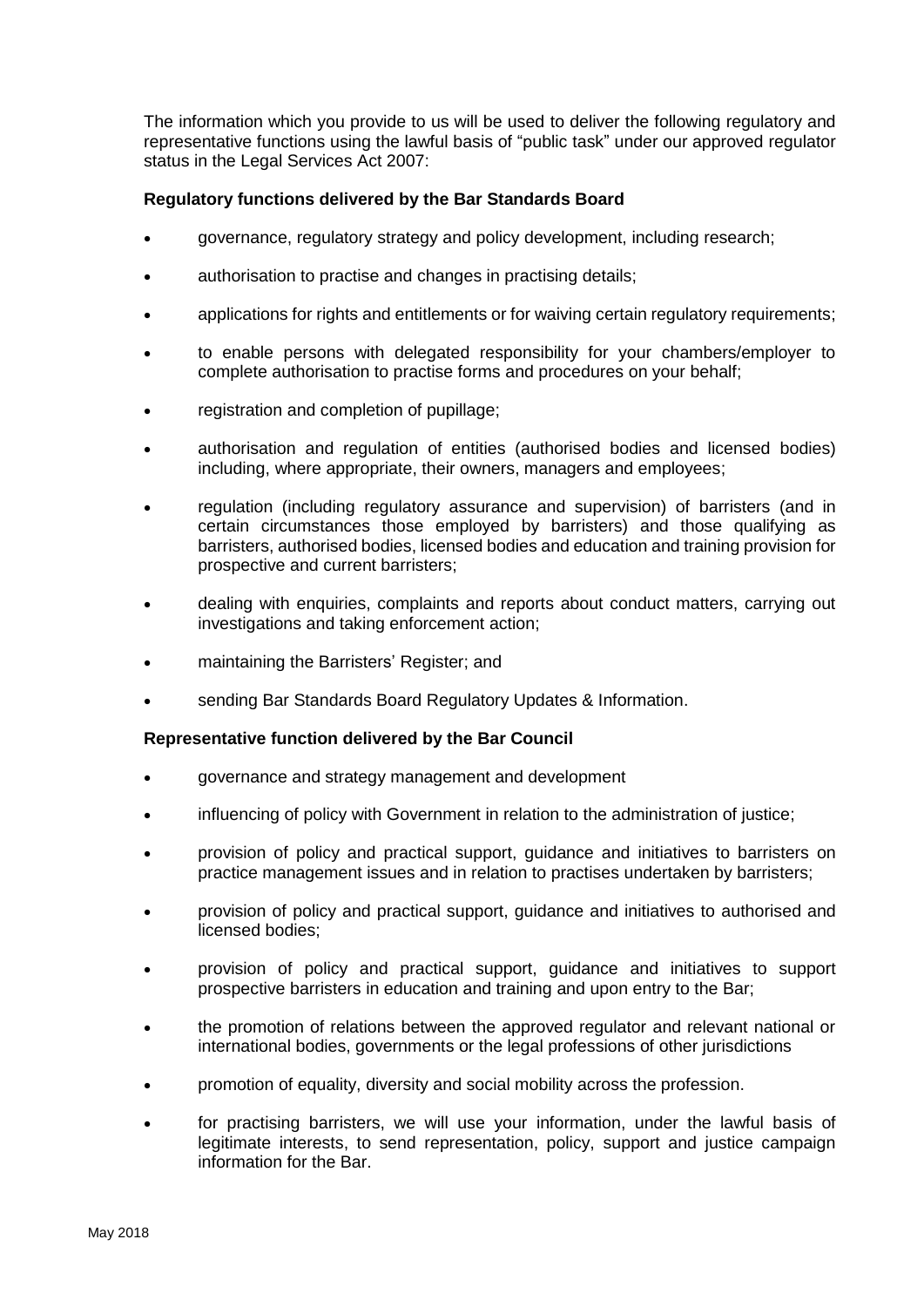**We may seek your consent** to use your information for the following reasons:

- for the administration and communication of events such as the Bar Conference, training and road shows;
- for public relations and marketing purposes directly relating to the profession;
- for the administration of membership records, including member services, Xexec and Counsel magazine subscriptions;
- to keep you up to date with the range of services from our partners, including products and benefits;
- to create and update your profile on the Juriosity Platform (new Bar Directory).
- to change mailing preferences in relation to purposes other than our representational or regulatory functions;
- in the case of cookies, it will allow us to provide you with a tailored and appropriate user experience on our website;
- to receive representation, policy, support and justice campaigns for the current and prospective Bar (other than practising barristers)
- to receive regulatory updates and information (other than practising barristers)

#### *Special categories of personal data*

We are committed to ensuring that access to the Bar should be equally open to all. Therefore, the special categories of personal data which we collect from you will be used for the following purposes:

- to fulfil our statutory obligations under the Equality Act 2010 and the Legal Services Act 2007, including Equalities monitoring and research:
- to monitor the data trends of those entering the Bar to understand how people from a range of backgrounds progress in their careers. We may publish anonymised analysis of this information on our website.

If you require further information as to why the General Council of the Bar gathers diversity data from you to fulfil its statutory function as approved regulator and fulfil its public sector equality duties, please contact the Equality and Diversity team at the Bar Council or the Bar Standards Board on 020 7242 0082.

#### *Information about criminal convictions and offences*

We collect information concerning criminal convictions and offences in relation to those who practise as barristers in England and Wales and members appointed to Committees, Panels and Advisory Pool of Experts. We collect this information as part of our regulatory function.

• Some of this information is collected routinely through the Authorisation to Practise process, to comply with money-laundering regulations.

#### **9 SHARING YOUR INFORMATION**

#### *Contractors and sub-contractors*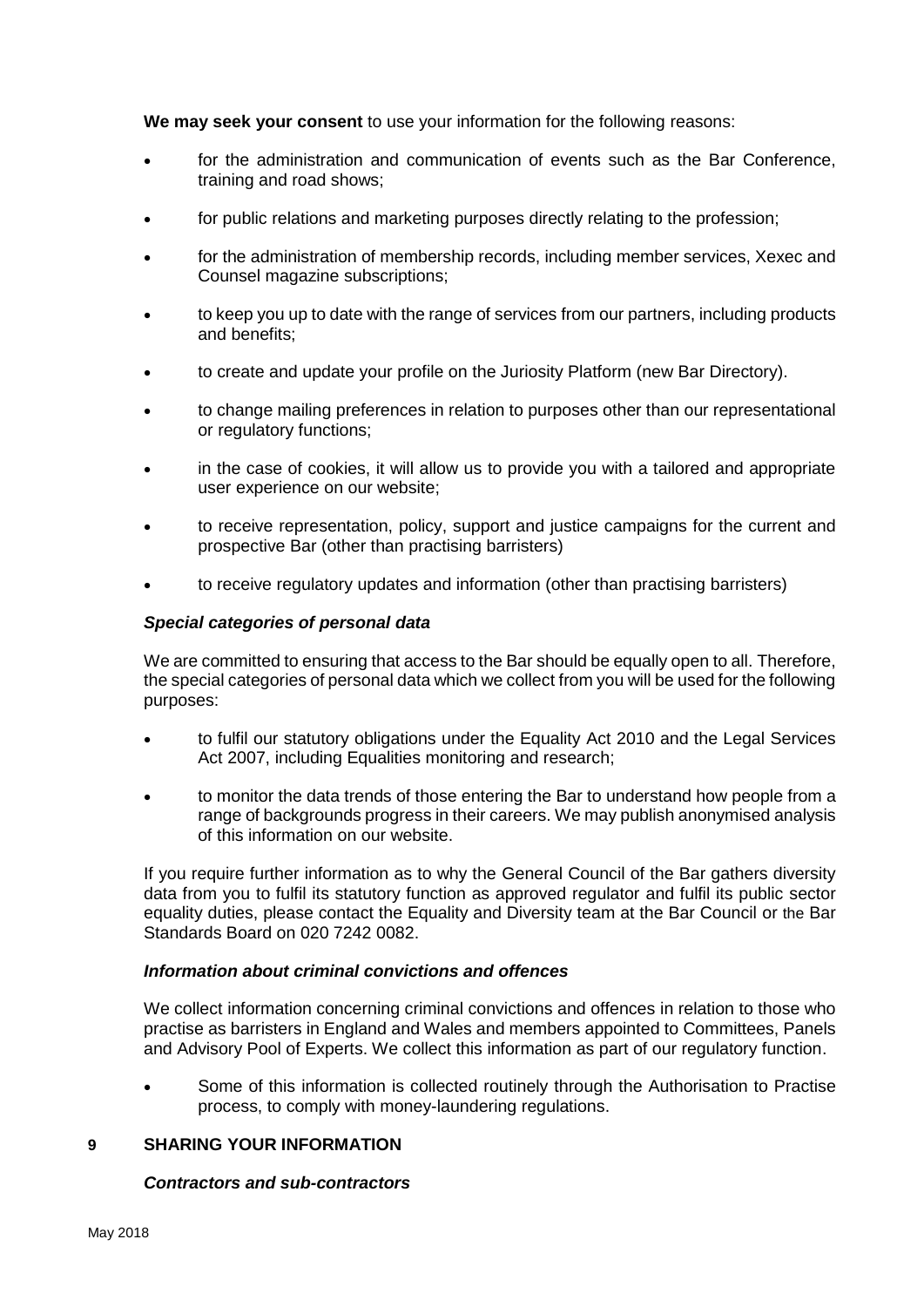It may be necessary to share your information with our contractors and sub-contractors so they can provide a service to you or to enable us to deliver our statutory function or services you have agreed to. The contractors and sub-contractors shall be contractually required to ensure that they adhere to the security requirements imposed by the Data Protection Act and/or the General Data Protection Regulation (as applicable).

Our contractors and sub-contractors will not share your information with any other parties and will only be able to use the information when completing work on behalf of us.

#### *Regulators and other legal obligations*

We may also share your information with other bodies with official authority, such as the Legal Ombudsman, Legal Services Board, other regulators, the Council of the Inns of Court, Queens Counsel Appointments, Judicial Appointments Commission and the Office of the Immigration Services Commissioner, and with other organisations where we have a legal obligation to share the information with them or where there is a legitimate legal basis to do so.

#### *Other organisations*

We may from time to time share or receive information about you from other organisations, such as:

- the police for the purpose of detection and prevention of crime;
- organisations with a function of auditing and/or administering public funds for the purpose of detection and prevention of fraud;
- the Inns of Court in order to keep their records' up to date and facilitate your relationship with them;
- Bar Mutual Indemnity Fund;
- BPTC providers; or
- if you provide consent, we may share your information with a third-party organisation for marketing purposes.

#### *The public*

If you are a qualified barrister, some of your personal data (as defined in the Bar Standards Board Handbook) is publicly accessible via the Barristers' Register webpage.

If you are a member of a Committee, Panel, or Advisory Pool of Experts, some of your personal data is publicly accessible and/or on the BSB or Bar Council website.

## **10 TRANSFERRING YOUR INFORMATION ABROAD**

If you are a qualified barrister, your personal data (as defined in the Bar Standards Board Handbook) is accessible internationally via the Barristers' Register webpage.

If you are a member of a Committee, Panel, or Advisory Pool of Experts, your personal data is accessible internationally on the BSB or Bar Council website.

# **11 SECURITY OF YOUR PERSONAL INFORMATION**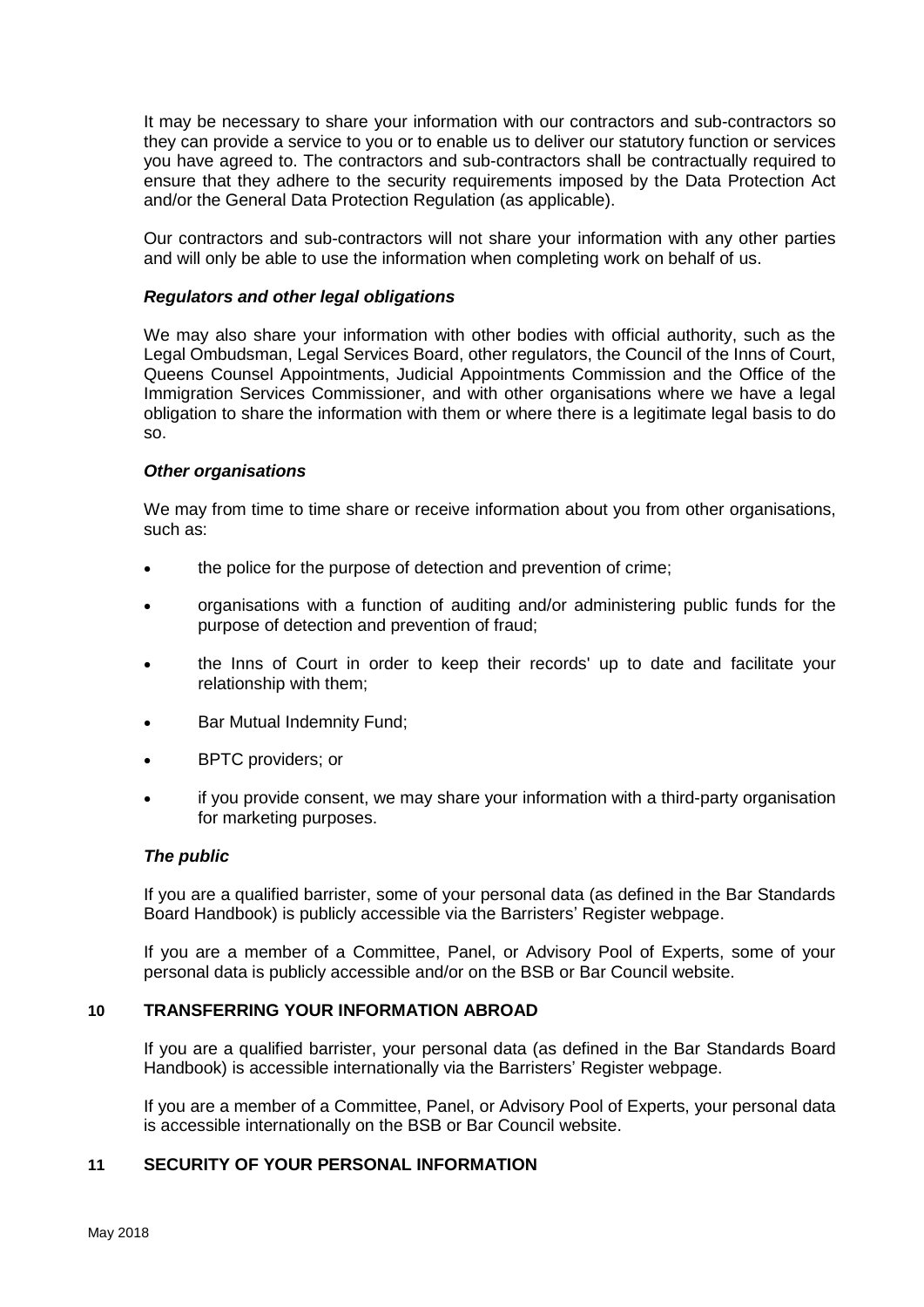The information that you provide will be stored securely on our electronic systems. Our security measures and procedures reflect the seriousness with which we approach security and the value we attach to your information. These measures and procedures are audited and reviewed.

Only relevant members of staff will have access to the information you provide to us. Those members of staff will have received appropriate data protection training.

Any payment transactions will be encrypted (using SSL technology).

# **12 CAN WE USE YOUR INFORMATION FOR ANY OTHER PURPOSE?**

In limited circumstances we may use your information for a purpose other than those set out in this policy. If we intend to do so, we will provide you with information relating to that other purpose before using it for the new purpose.

## **13 STORING YOUR INFORMATION AND DELETING IT**

In accordance with the General Council of the Bar obligations under the Data Protection Legislation, the Council shall only retain personal data for as long as is necessary for the legitimate purposes for which the personal data is processed.

When those purposes come to an end, the General Council of the Bar shall securely delete the personal data unless the retention of the personal data is required for archiving purposes which are in the public interest, scientific or historical research purposes or statistical purposes in accordance with Article 89 (1) of the GDPR or other applicable provisions under the Data Protection legislation.

When one of the above situations arise, we will review the information which we hold concerning you and determine whether there are any legal reasons why we need to continue holding that information. Once the identified purpose comes to an end, unless there is another identifiable purpose for which it is necessary to hold on to your information, we will delete your information.

If you provide information via a survey for research purposes, the information will be deleted or kept in an anonymised format once the information has been analysed and reported upon.

If you would like further information about our data retention and disposal schedule then please contact [Privacy@BarCouncil.org.uk](mailto:Privacy@BarCouncil.org.uk)

# **14 YOUR RIGHTS**

In relation to the information which we hold about you, you are entitled to:

- see a copy of the information;
- ask us to rectify the information where it is inaccurate or is incomplete. If we agree the information is inaccurate or incomplete and make the rectification, we will inform any recipients of the information of the change, where possible;
- ask us to erase the information, but we will not be able to comply where we hold your information to fulfil our statutory regulatory and representative obligations;
- ask us to restrict what we do with your information, but there are a number of exemptions relating to this right;